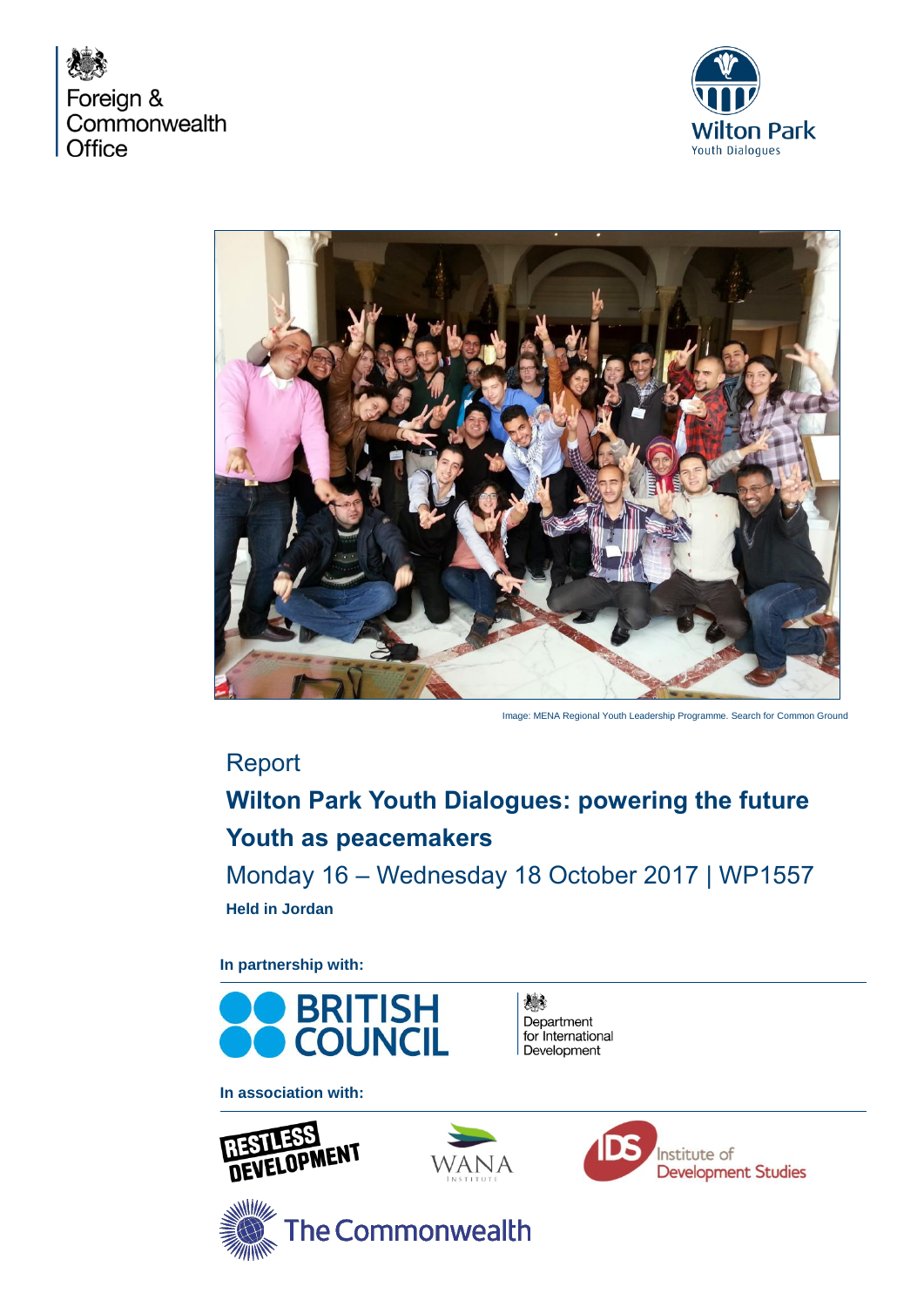

# Report

# **Wilton Park Youth Dialogues: powering the future Youth as peacemakers**

# Monday 16 – Wednesday 18 October 2017 | WP1557 **Introduction**

The Wilton Park Youth Dialogues: powering the future' is a series of events being held throughout 2017 and 2018 with a specific focus on the Middle East, Africa and Europe. The dialogues aim to bring together young people, government and nongovernmental organisations, civil society, academics, experts and educationalists, for honest, inclusive conversations about young people and their role in addressing local, regional and global challenges. They set out to provide a forum to discuss the effectiveness of existing policy approaches and promote exploration of what new approaches are needed in order to co-create a more peaceful and prosperous world.

Young people make up a third of those affected by conflict. More than 600 million young people live in fragile or conflict affected areas; at least 25 per cent of those affected by the Syria crisis, for example, are aged 10 to 24. In addition, the protracted crises in Syria, Iraq and nearby countries mean that over 4 million youth in the region are at risk of growing up in volatile settings, and with conflict impacting on their educational opportunities, livelihoods, and wellbeing, and their future prospects. Global concern has increased over those young people who feel 'stuck', excluded from opportunities, and marginalized, and how this might prompt their participation in violent extremism. However, the majority of young people remain peaceful, even when faced with economic adversity and insecurity. Many young people actively contribute to building peace in their communities.

In October 2017, an expert group of 60 participants from 20 countries with representation from government, UN agencies, international and regional civil society organisations, and academia met to discuss the specific challenges and opportunities for young people to contribute to peace in the MENA region. The Dialogue was the second event in 'The Wilton Park Youth Dialogues; powering the future' series, and there was a high level of regional youth representation present.

Delegates met to:

- discuss the current challenges facing youth in the Middle East and North Africa, specifically in relation to their involvement in peacemaking;
- share experience about emerging local initiatives to empower young people and support them in their role in peacemaking and peacebuilding in the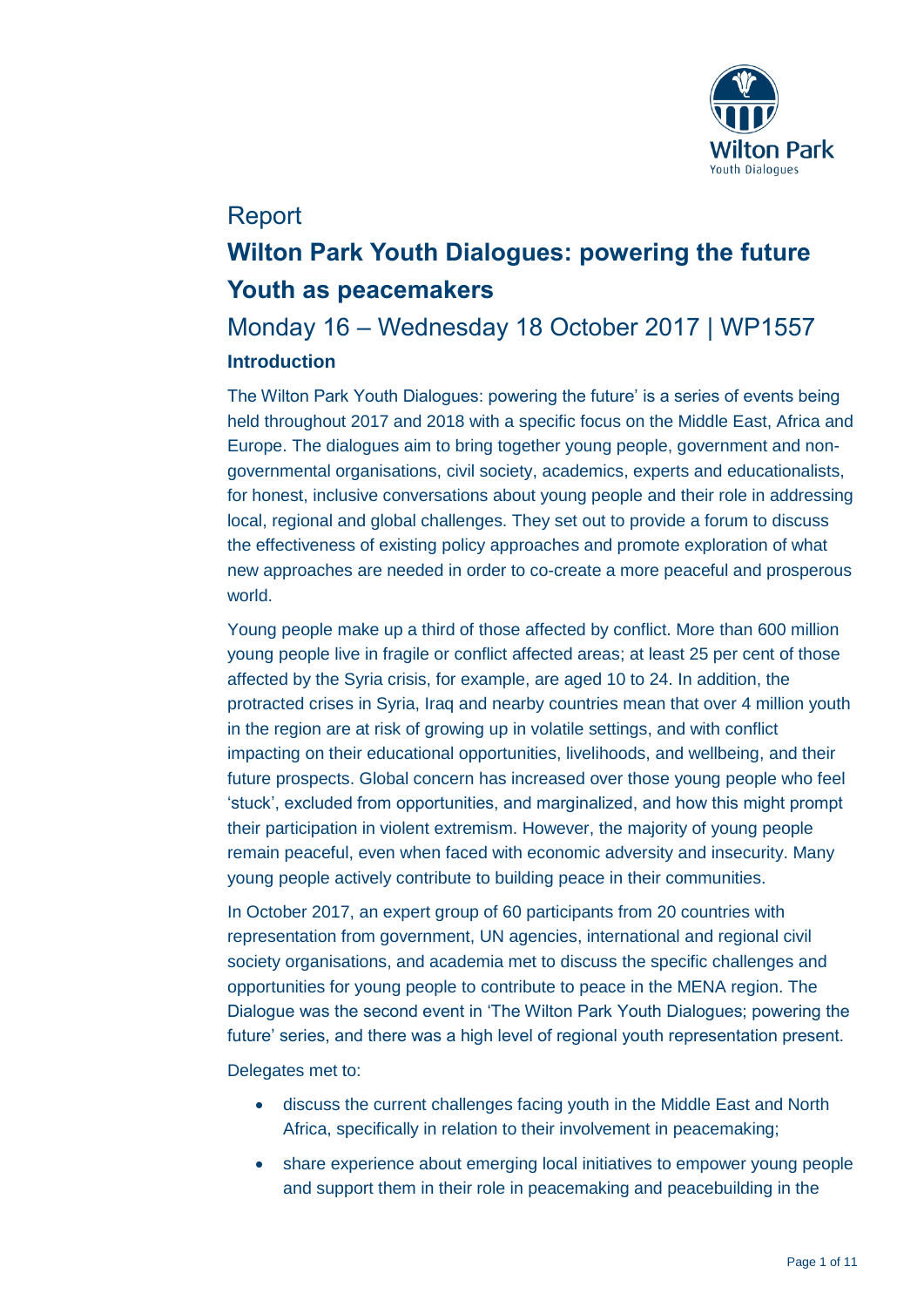face of extremism and radicalisation;

- debate the meaning and relevance of a new 'social contract' for young people in the region as a new model of governance to advance peace and stability;
- discuss the pathways through which some young people seek to promote positive change, while a minority of youth feel attracted to violent groups;
- explore how young people in the region imagine their futures in a context of religious diversity;
- discuss how formal and informal education can play a role in developing young people's active participation in their own communities;
- discuss how UN Resolution 2250 and the UN Secretary General's Progress Study on Youth and Peace and Security can be used as the basis for discussion with governments on youth issues
- build new partnerships.

This report summarizes the debates held at the conference and elaborates the key take-away points:

- The MENA region is one of the most youthful regions in the world: 60 per cent of the population is under 30. Yet youth unemployment sits at 51 percent with highly skilled and tertiary educated disproportionately affected.
- The majority of young people remain peaceful, yet in the international policy arena, the dominant discourse continues to be that a large 'youth bulge' and youth unemployment may cause instability. This discourse is counterproductive to peacebuilding efforts.
- Employment and skill building programmes are not the silver bullet.
- Youth mobility, whether social or otherwise, is significantly limited in the MENA region. Encouraging and enhancing mobility is key to building and sustaining peace in the region.
- Approaches that do not focus on young individuals but on 'youth ecosystems' seem to have higher chances of success. New thinking and strategies are needed for working with religious leaders, among others, as part of this approach.
- The costs of violent conflict are higher than those of peacebuilding. Contradictory policies by Western governments like arms trade, risk jeopardising their support to peacebuilding programmes. Peacebuilding is cost effective work.
- Individual young men and women need to build civic and political competencies to engage with state actors for when opportunities open up. Trainings and workshops need to be followed-up with opportunities for experiential learning. Approaches are also needed to strengthen selfesteem, confidence, and hope.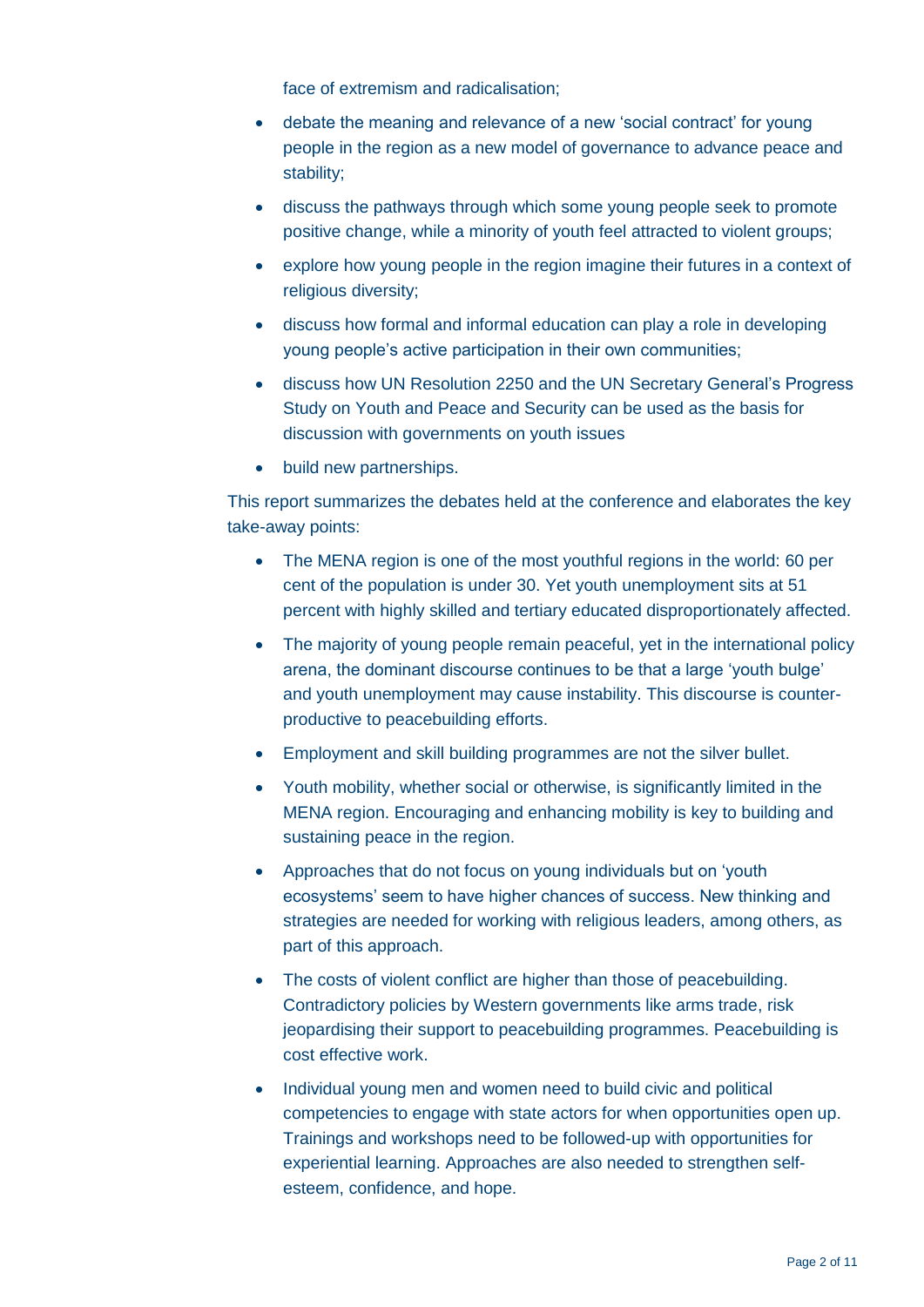- Best-practices for working with young people include the genuine cocreation of programme design and enabling young people to run activities, thus enhancing their experiential learning.
- Higher education, especially the arts, philosophy and humanities, needs to receive more attention in the region, as a place for self-actualisation and developing critical thinking but also to develop social relationships across diverse identity groups. This is key to addressing the predominant blackwhite dichotomous thinking.
- There is a need for developing a new and convincing narrative that encourages young people to take positive action and steer them away from joining violent groups.
- A focus on gender when developing new approaches to countering violent extremism is welcome, but may not replace existing work on women's rights and gender and peacebuilding.
- UN Resolution 2250 presents a new and timely opportunity to engage with governments on youth issues. As per the Progress Study on Youth, Peace and Security, there is a need to move beyond the dominant focus on 'youth at risk' to young people contributing to peace. Risk-based strategies must not eclipse 'resilience-based' approaches.
- New ways must be found to engage constructively with Islam and include young people in this.
- Policies and programmes must be co-created with young people to develop a positive vision for the future with protagonists or heroes who resonate.

## **Framing the debate**

#### **Youth and (in)security**

- The power of youth might be in their sheer numbers: there is demographic momentum as this is the world's youngest youth population: in the MENA region, 60 per cent of the population is under 30. For many international aid agencies, young people are a central priority in the MENA region, and globally.
- Policy discourses continue to emphasize youth as a potential threat, as disruptive and violent. Global concerns over youth especially focus on countries with large youth bulges, high levels of youth unemployment, and rapid urbanisation; factors associated with instability. This discourse is informed by influential studies that have shown correlations between countries that have youth bulges and instability. Accounts of young people being recruited to extremist organisations such as Al-Shabaab and Daesh have fuelled perceptions of violent youth. However, the evidence that there is an actual causal relationship between youth unemployment and violence is very weak, and there are still many gaps in the data. The dominant discourse is about employment, while contributing factors such as a search for identity or belonging have often been neglected. Other factors such as young people's sense of humiliation also remain under-researched despite being key to driving a large number of grievances in the MENA region.
- Perceptions of 'violent youth' have even contributed to thinking that a transition to democracy might prompt disruptive youth action, which is again not supported by evidence. There is a perception that governments have not been 'hard

"Many countries have youth bulges. Many young people are not choosing violence to address their grievances and are actively contributing to peacemaking and peacebuilding. They do not belong to the elites. If unemployed urban youth are really so prone to violence then most capitals in Africa and the Middle East should be in turmoil right now."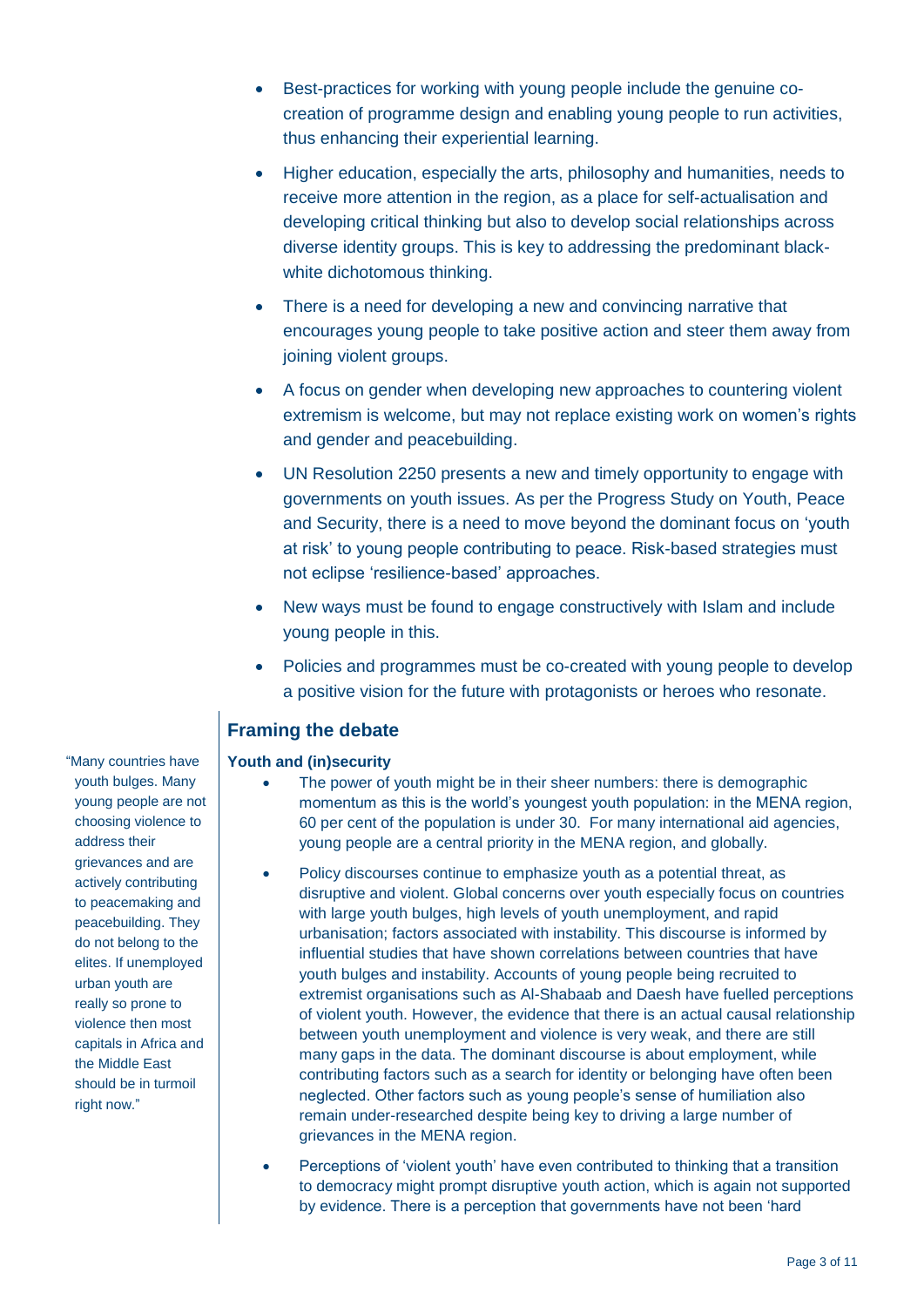"The terrorist attack in Dhaka, Bangladesh, in July 2016 was carried out in a country marked by economic growth and increasing employment. All the perpetrators in that attack were rich, employed and were educated in Western countries. That brought up issues of identity that had been taboo until then."

"There is a tendency to work with 'the reachable youth'.

'I am from a region known for breeding violent extremism in my country. You would think there would be plenty of NGO programmes for youth. But no, there are none. They are all based in the capital and run by young people who have no understanding of what happens on the ground'

'If practitioners do not clearly specify which young people they want to work with, and leave it to 'the community' to identify participants, programmes risk involving those youth who do what they are told, rather than those who talk back'.

enough' on youth to suppress their engagement in disruptive politics.

- There is evidence that shows that countries that have youth bulges are proactively repressive. This raises the important question: is peaceful dissent possible? There is also evidence that shows that youth distrust and oppose state-led approaches to countering violence extremism (CVE), which often tend to be military responses. It is therefore crucial for CVE efforts to be tackled from a non-military, traditional-security approach.
- Importantly, the majority of young people remain peaceful and actively resist engagement in violence, even when faced with economic adversity, social and political marginalisation, and insecurity. Even more so, many contribute to their communities peacefully, and find alternative ways of expressing themselves politically, outside of formal political institutions.
- 'Youth' is not a homogeneous category and the challenges and opportunities are experienced differently based on gender, age cohort, ethnicity and religious identity, sexuality, class, and other patterns of social identity and the ways in which they intersect. Youth is a 'moving target,' hence the need to be mindful of the challenges associated with youth as a transitional phase. This makes it impossible to come up with 'one size fits all' solutions to the challenges young men and women face.

### **Beyond UNSCR 2250**

- 1. In December 2015 the United Nations Security Council adopted Resolution 2250 on Youth, Peace and Security. The Resolution urges member states to consider ways to give youth a greater voice in decision-making at the local, national, regional and international levels. It also urges member states to consider setting up mechanisms that would enable young people to participate meaningfully in peace processes. The progress study on United Nations Security Council Resolution 2250 is due to be published in April 2018.
- 2. Since the majority of the youth remain peaceful, and do not belong to the elites (groups in society that possess relatively more wealth and power than the majority), the focus of the progress study is on the non-elite youth, and on how they respond to marginalisation and exclusion.
- 3. The progress study will provide new momentum for action since the recommendations will have to be discussed with member states, and therefore youth civil society may have an opening to convince governments that working with youth is a win-win situation. Possibly, advocating for greater involvement through regional, intergovernmental organisations can be effective, as governments may consider advocacy as less threatening when they are not singled out as an example of bad practice.
- 4. Resolution 2250 is one lens through which to look at youth, peace and security. Implementing the Resolution will require resources. Global spending on peacebuilding is US\$ 2 billion, while global spending on violent conflict amounts to over \$340 billion. This stark discrepancy reflects where global priorities lie, and governments and international institutions will need to commit resources to rectify this imbalance.
- 5. In terms of who participates, with its call for youth participation in peacebuilding and decision-making at all levels, Resolution 2250 raises the issue of representation. More often than not, youth participating at the national level are the elites. They are most often male, and connected to government. Hence they are likely to bring up issues like jobs and quality education rather than challenging the status quo. These elites are not trusted by the majority of young people. Accordingly, diversifying and disaggregating participation becomes key; participation must expand into both formal and informal platforms such as peace and reconciliation processes.
- 6. National youth councils or youth parliaments are a default option for promoting youth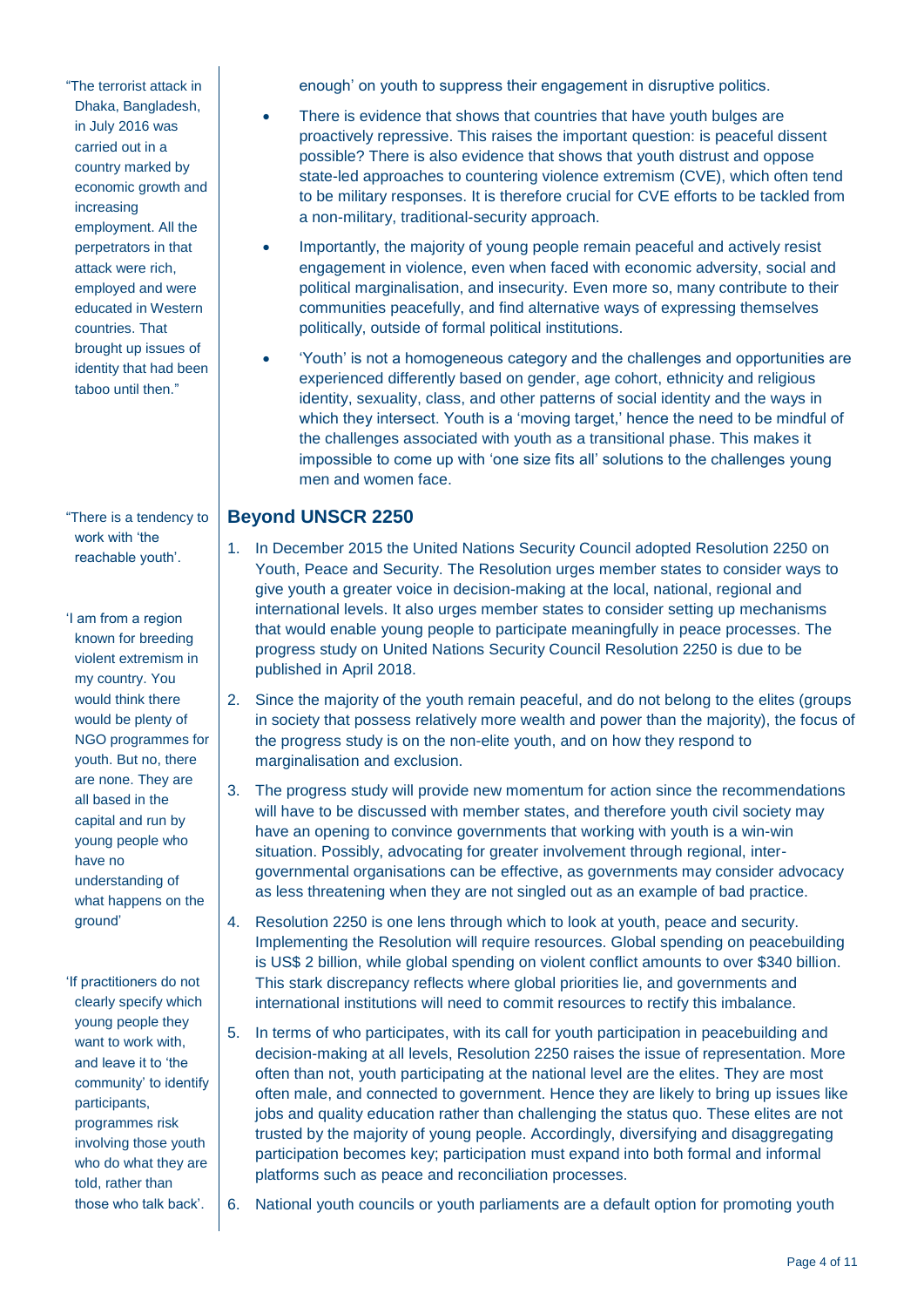"For every \$1 spent on 'upstream' conflict prevention and positive peace building, \$16 is saved on the 'downstream' costs of violent conflict." 1

participation. However, at best they are a rubber stamp, and at worst they become the vehicle for producing a new generation that will reproduce a largely exclusionary status quo.

- 7. At the local level, civil society organisations working through community structures risk targeting local elites, and/or less-vocal youth that have been put forward by community authorities. Again, this does not challenge the status quo or represent the majority of young people.
- 8. In terms of how youth are expected and supported to participate, delegates voiced concerns that certain civil society organisations shy away from promoting genuine political activism, as youth are meant to make adults feel uncomfortable. Young people learn to engage in an a-political way, and interventions have shifted away from collective action. Some NGOs may have exacerbated a crisis in youth participation or effectively silenced the youth voice.

#### **Innovations in working with youth**

- 9. Delegates heard presentations on diverse interventions and programmatic approaches to working with youth. As in the first Youth Dialogue conference, the importance of working on 'youth ecosystems' emerged several times. This approach recognises the importance of young people's relationships to other social actors in their community as opposed to focusing on youth in isolation from their social context – and seeks to understand structures and processes of exclusion. Discussions generated a number of lessons and insights:
	- Presenters identified how interventions had made use of an ecosystem approach, and how this had contributed to success in terms of promoting youth leadership, their confidence and collective action. Involving parents, community leaders, and schools was considered important, as well as working with role models and creating links between different identity groups through sports, arts and debate. Essentially, this should entail building a localised evidence-base to inform localised-action.
	- It was recognised that, if an ecosystem is important, interventions need to consider how to work with religious leaders as they are often influential in young people's lives. Many civil society organisations however are reluctant to work with them.
	- It was also recognised that interventions need to target young people much earlier in life. While children are mainly targeted by programmes focusing on education and health and nutrition, the links between education, peace and social change need to be addressed much earlier in life. For older youth, there is little education on peace offered beyond primary school. This is a missed opportunity.
	- Building internal strength, confidence and self-esteem emerged as virtually a pre-requisite in all youth programming, in order for young people to believe in themselves and their capacities and be hopeful, and undertake action. Programmes need to build life-long soft skills such as dialogue and debate, negotiating, talking with parents and communicating across social differences. Providing young people with the space to express and nurture these skills is crucial.
	- Youth programming is currently heavily unbalanced, with much funding going into employment and skill building. Youth issues include big life questions such as how to interact with each other and find a marriage partner or how to become a respected member of the community. Different interventions, ranging from

<sup>1</sup> Institute for Economics and Peace, "Measuring Peacebuilding Cost-Effectiveness" March 2017: [http://economicsandpeace.org/wp-content/uploads/2017/03/Measuring-Peacebuilding\\_WEB.pdf](http://economicsandpeace.org/wp-content/uploads/2017/03/Measuring-Peacebuilding_WEB.pdf)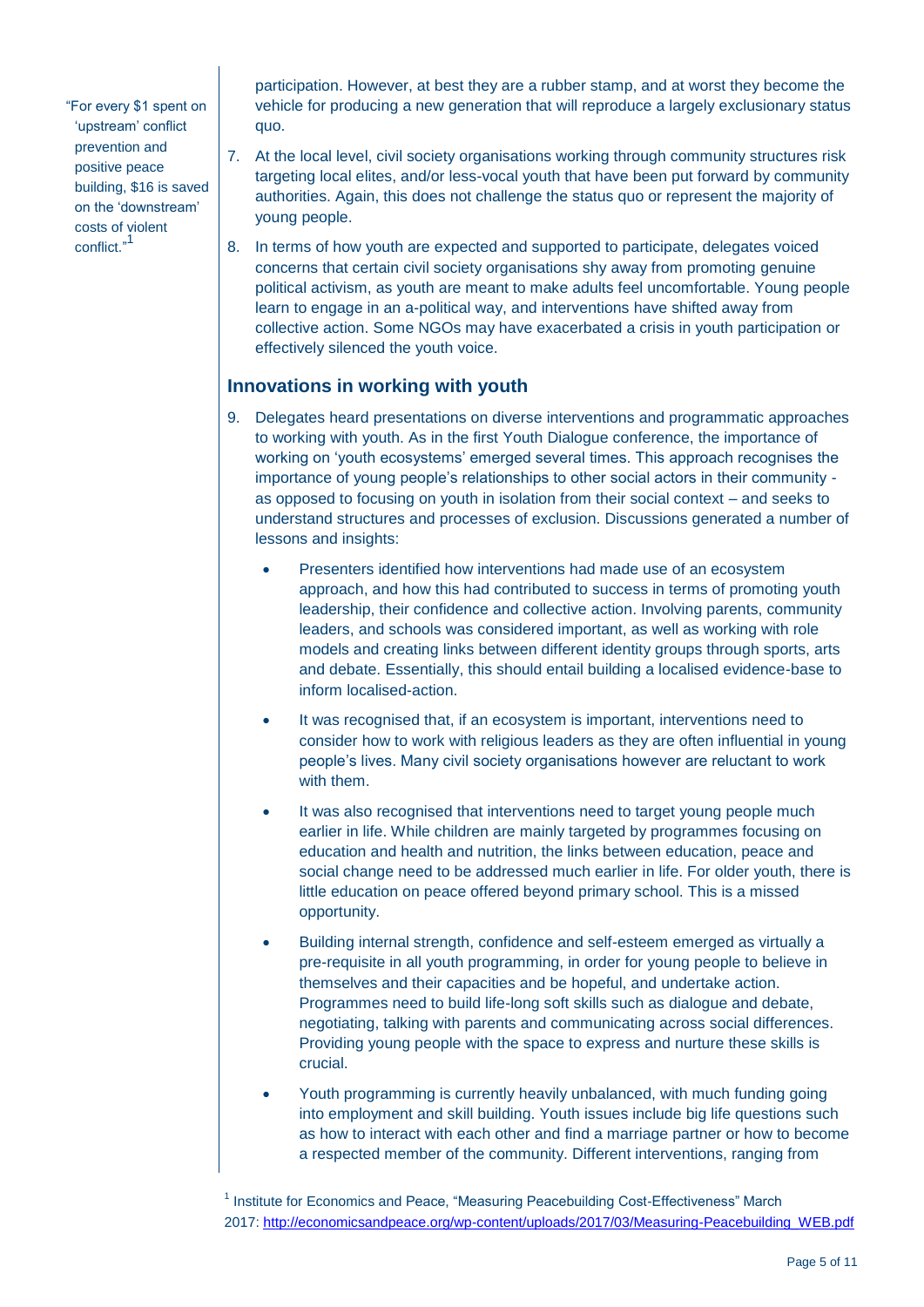"Young people are workshopped to death. Lack of skills and training is not the problem; it's the lack of real-life opportunities for action."

taking youth out camping to bringing together youth leaders from minority groups, offered young people a safe space to be together. Rather than the content of actual trainings, these young people valued being listened to and having a space to talk, which boosted their self-confidence.

- An intense debate focused on the multitude of one-off trainings youth are exposed to. Young delegates in particular felt trainings and workshops are not meaningful if they are not accompanied by opportunities to put skills in practice. Adult-led training risks replicating the top-down style of governance young people have grown up with. Experiential learning needs to be promoted, which strengthens the autonomy of young people. Facilitating collective action on local issues, informal education, supporting youth participation in school councils and boards of youth centres, and peer support groups are examples of experiential learning whereby young people can see the effect of their actions.
- Many practitioners felt strongly about the need to have a long-term presence in communities and implement programmes over a longer period of time than most donors are currently willing to fund. Only longer-term engagement will enable real collaborative relationships and trust to build, see projects through, and produce results. Short-term engagements were even considered potentially harmful.

The Story of Muzoon Almellehan: a strong young woman from Syria

The story of a Muzoon, who is now 19 years old, made a huge impression on conference delegates. In 2013, when the conflict intensified in and around her home town, she fled from Syria together with her father. They came to live in a refugee camp in Jordan. Muzoon was very keen to continue her education in the camp and also wanted to ensure that other girls and young women would access education. She started talking to parents in the camp to encourage them to send their daughters to school. Many parents felt that early marriage was the best protection for their daughters, but she managed to persuade many of them that the best protection for their daughters is to have them educated. Since she was one of them in the camp community, she was able to relate to them. Muzoon became UNICEF's youngest ever Goodwill Ambassador. This Syrian young woman identified her father as a major support, who stood by her side as she spoke to parents, aid agencies and camp authorities. Muzoon also spoke of her aunts and uncles who were all educated people; and of her strong sense of her right to education even when facing hardship. Her hope for change, her aspirations to 'be someone', and her feelings of responsibility towards her country, made her persevere. The story of this young woman in many ways reflects the importance of the youth ecosystem. As a young woman she was enabled by her father and family, and as a youth advocate she consciously engaged with the parents of other youth and those involved in service delivery to refugees.

#### **Youth as Peacemakers**

10. Starting from examples of youth-focused interventions across the MENA region, discussions focused on the role of youth as peacemakers, and addressed the challenges and obstacles they face. Delegates contributed their views on how youthled peacemaking initiatives should be supported and scaled up, and a lively debate evolved around a feminist perspective on peacemaking in the region. Not surprisingly given the dominant policy discourses for this region today, many delegates talked specifically about efforts to combat violent extremism (CVE) as part of the much broader spectrum of peacebuilding activities. Throughout the discussions, the complexity of the MENA region came to the fore, hence some delegates cautioned about using discourse such as 'peace in the MENA region' as it masks the diversity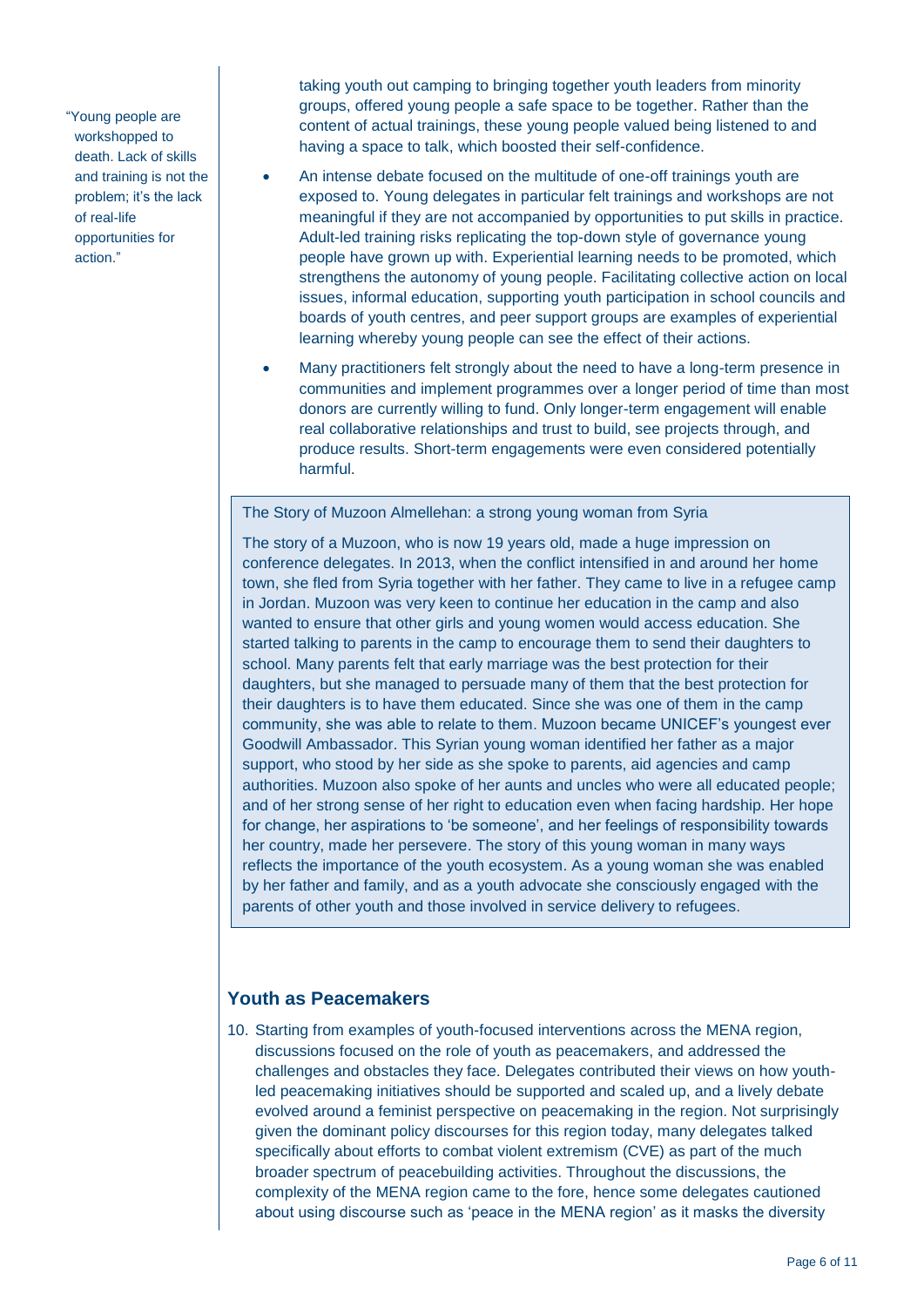within and between countries, and may lead to incompatible policies. In other words, a context-specific, peace-oriented and evidence-based approach is needed.

11. Peace means more than the absence of violence. Positive peace is about having in place relationships and systems that help communities realize their potential, social justice, mutual understanding and respect, and also education and biodiversity.

#### **A feminist approach to peacebuilding**

- 12. In countries where human rights defenders experience increasing levels of state repression, female activists are often disproportionately affected. Apart from physical violence and harassment, they are undermined by a discourse that portrays female activists as those violating the local culture and the social fabric.
- 13. Young women continue to experience multiple barriers to their participation in formal peacebuilding mechanisms. Even when invited into formal spaces, they face prejudice from other participants. Examples discussed were instances whereby young women were not considered 'Arab enough' because they were vocal and did not wear a veil; and women being invited for the purpose of ticking the gender box without being given actual opportunities to contribute. Young women felt they have to participate in ways that 'fit' the donors' image of the Arab woman as well as the donors' preconception of participation.
- 14. Too often, a 'gender approach' in practice means a focus on women only, without involving men. Feminist approaches challenge the idea of the 'male hero' and promote counter-narratives about heroism among both genders, showing images of active and strong women.

#### **Beyond current CVE and PVE approaches**

- 15. Motivations for joining extremist groups like Daesh are the result of a complex mix of push and pull factors that are economic, social and political; and interact with structural causes such as inequality and systematic exclusion. While recognising that the full complexity of violent extremism could not possibly be covered in one conference, delegates had a rich discussion over most recent insights and gaps in the debate over CVE and PVE.
	- Daesh is considered successful in the way it offers young recruits a narrative of achievement, social belonging and identity, and a cause in life. Governments and international actors that seek to counter Daesh have not been able to offer the right alternative narrative to prevent young people from joining Daesh.
	- One pull-factor that motivates young people to join Daesh is a notion of heroism, promoted by both fathers and mothers who may feel that Islam and aspects of their identity are threatened by Western nations and other identity groups. This resonates with the narrative offered by Daesh. Examples from other settings, for instance post-conflict settings in Africa, show that it is possible to shift the notion of what makes a hero; from someone who excludes 'the other' to someone who embraces difference. Debate focused on how, then, a narrative can be changed from within? And how can sources and authorities that question the Islamic State and its narrative be identified and supported?
	- In one particular intervention, the role of emotions, and the emotional vulnerability of young recruits, was put forward as a very important driver of their decision to join Daesh. Programmes have thus far paid no or limited attention to emotions, and this should be incorporated when addressing social push-factors.

"Female peace activists are asked to be strong and vocal, but not too vocal and not too strong!"

"As feminist peacebuilders we welcome a gendersensitive approach to CVE that is genuine, but it should not be at the expense of women's roles in peacebuilding, or

women's rights"

"The West is good at saying what we are against, not for. We are just saying they [Daesh] is bad, we are good. That's not a narrative".

"In some of the communities where young people have decided to join Daesh, people do not talk about extremism but jihad. Mothers think 'extremism' is an invention by the West to eliminate Islam. That is why they think their sons should join, not because of lack of jobs or education."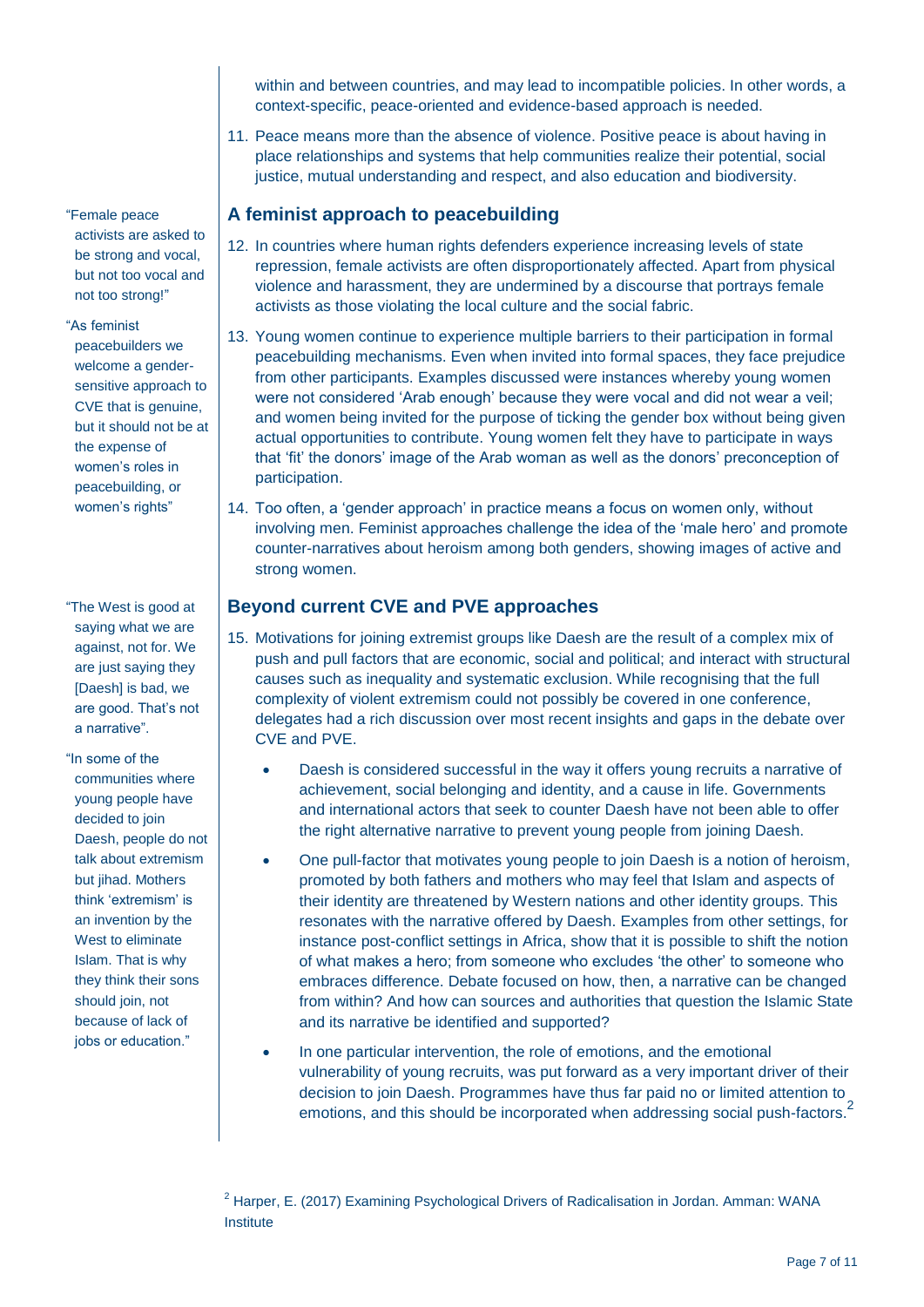- A notion of Transforming Violent Extremism (TVE $3$ ) was discussed as one possible alternative to CVE and PVE. This approach recognises the social relationships young people are embedded in, as well as their exclusion and marginalisation. The approach thus addresses social relationships from a peacebuilding perspective. While CVE and PVE are reactive, TVE seeks to alter the dynamics that motivate extremism. TVE approaches want to offer a counternarrative and positive alternatives to violence.
- Recently, governments and donors have started talking about 'gendering CVE' without defining this concept properly, let alone proposing clear approaches for how to do this. They tend add the word 'women' while a gender-sensitive policy or approach is lacking.
- Gendering CVE risks focussing exclusively on women's role in countering extremism and risks shifting attention away from women's capacities and roles in promoting positive peace. The 'gendering CVE' agenda cannot be a substitute for the gender and peacebuilding agenda, or the women's rights agenda. Already one can observe responses to the 'gendering CVE' trend that are potentially harmful: existing civil society organisations feel they need to reflect CVE priorities in order to continue receiving donor funding, without having expertise on CVE. Some new civil society organisations have sprung up to tap into the CVE and gender funds without having a thorough and grassroots understanding of gender and peace, or women's rights.

#### **Youth as active citizens**

#### **A new social contract for the MENA region?**

- 16. The participation of large numbers of young people in the uprisings across the Arab region was testimony to their wish to exercise voice and be part of governance processes in their countries. After the uprisings subsided, however, many young people again faced economic and political exclusion, despite the changes in leadership and reforms that had occurred. This motivated the discussion on what the concept of a social contract means to young people:
	- A social contract is understood in both horizontal and vertical terms; the ways in which a state relates to society as well as people among themselves, and their rights and responsibilities towards one another.
	- Key principles underpinning a social contract from a youth perspective are dignity; equal opportunities in the economic, political and social spheres of life; social justice; distribution of wealth in more equal ways; and fairness. The emphasis on inclusion will prompt thinking about the place of refugee communities within a country's social contract.
	- The social contract does not have to be a vertical arrangement between the state (on top) and youth (on the bottom). It also can allow youth to move outside the state, mainly by accessing new technologies and ways of interacting among youth and within the economy. This horizontal orientation, in addition, is regional, and not necessarily bound by national borders.
	- A social contract is as much about the what as it is about the how: young people do not only want more educational and job opportunities, they also want to have the opportunity to influence how these are delivered and what they look like. Ultimately, this is about finding new ways of governance. Many young people still want a state, especially in a regulatory role, to ensure equal access to opportunities.
	- After the uprisings young people wanted more opportunities to participate in

<sup>3</sup> See **[The Peacebuilders' Guide to Transforming Violent Extremism](https://www.sfcg.org/transforming-violent-extremism-peacebuilders-guide/)** published by a Search for Common Ground in April 2017.

"There is a poverty of ideas, for thinking about new models of governing"

- "The evolving social contract in the Arab world should look at us, young Arabs, as citizens, not subjects."
- "A social contract is implicit. It's something you don't necessarily know or talk about, unless things go wrong."

"It is not about renewing the social contract, but about reforming it. Young people no longer accept the status quo and how governance is done."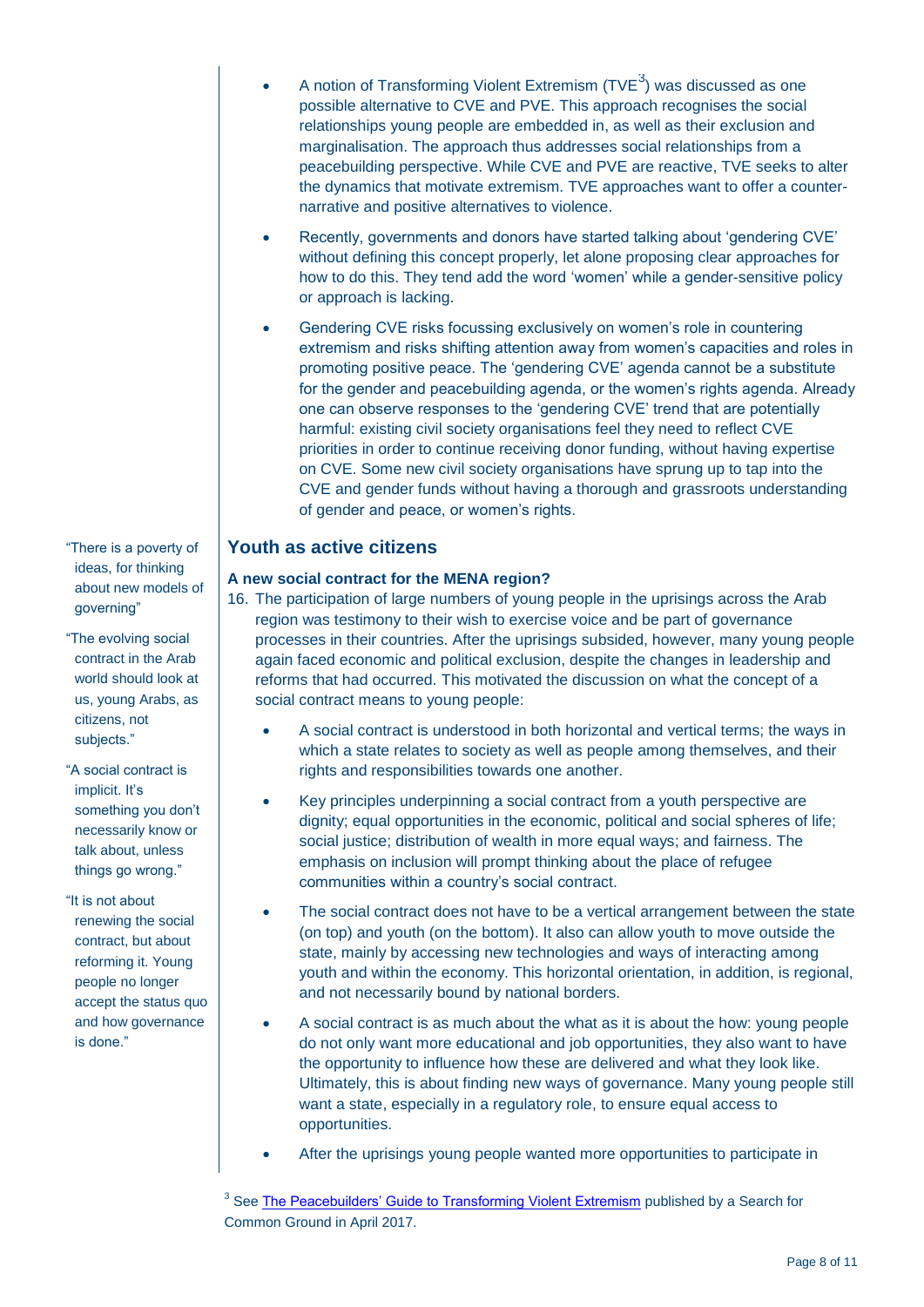governance. In some cases, youth participation has now been reduced to a seat at the decision-making table. Instead, many young people would like to see a change in the modes of governance altogether and help define new ways of governing.

- For many, there are real barriers and risks to expressing themselves politically. Young people consider political parties intimidating due to past experiences, and currently not the right avenue for participation. Various states are currently taking increasingly repressive measures to curtail online and offline political action. There is no apathy towards politics, but realism: any public action or statement may have repercussions.
- The existing social contract in various countries has broken down as it was experienced as top-down and exclusive; as a pact negotiated among elites. Many young people know their rights, but there is no trust that the state is interested in realising their rights and recognising their potential. Major obstacles are the systemic exclusion of young people, clientelist systems, and the fact that political authority in the region is not based on legitimacy.
- In the economic sphere, young people feel the system is 'locked' or 'closed' and opportunities can only be accessed through informal connection to the elite, not through merit. Socially, the education system reproduces authoritarianism in which teaching is top-down and stimulates reproducing knowledge rather than critical thinking. Youth centres offer no appropriate space for innovation and creativity. Politically, young people were side-lined immediately after the uprisings and politicians and bureaucrats are still out of touch with youth today. Any change or progress requires a fundamental change in political structures.
- Delegates debated whether it was a lack of ideologies or of mere ideas that contributed to the break-down of the social contract, whereas others emphasised exclusion and inequality as the key factors.
- Many delegates felt that the building of a new social contract must start from the local; from youth themselves, involving parents and other members of communities, to create a new mind set about youth-state relations and promote ownership in a revised social contract. A first step for change could start with finding and addressing inequalities at the community level, recognising individual responsibilities. Building relationships within families and communities in which youth are respected, and where youth learn to respect the space of others was also proposed.
- It was suggested that discussion about a new social contract should be decentralized, so that more government officials and youth could be involved in the debate. Yet, there is likely not to be one vision of what a social contract is, due to the diversity of communities within the region.

## **Citizenship and diversity: religion for the new generation**

- 17. While the Arab world is predominantly Muslim, it is made up of people of many different faiths and none. Peaceful co-existence with those of other faiths is under pressure, as is the role played by religion. For generations, Islam, for example, served as a galvanizing force, connecting the people of a highly diverse region. For many youth today, Islam remains a highly influential force, both as a religion and as a way of life. However, being a young Muslim now means having to respond to the rise of political Islam, pressure from secularization movements, manipulation of religious content by extremist groups and associated stereotyping as well as addressing how to co-exist with other diverse ethnic and religious groups.
	- Participants discussed how people in the region have very different approaches to using and interpreting religious texts. It was proposed that if religion is a living tradition, to which any believer can make a contribution – then every young

"When a state is not delivering, people should make demands in order to uphold the social contract. But as a refugee, you think twice before you challenge a government. A social contract should be empowering for all."

"Religion is not the only source of violent extremism. Western actors also play a role, for instance by selling arms to leaders in the Arab world."

"Could the alternative narrative to religious extremism be found in values? Can we promote extremism in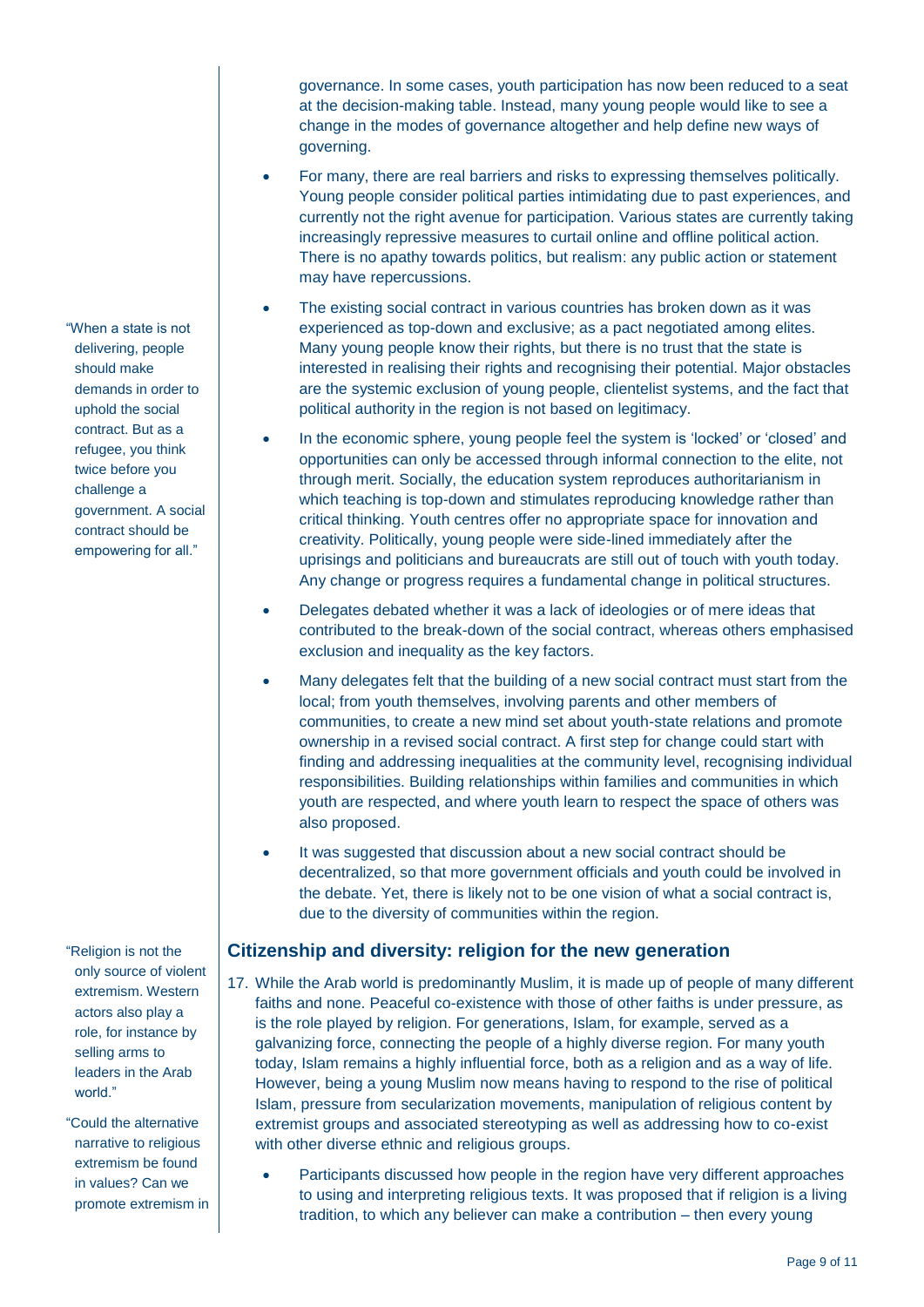values like coexistence or diversity or solidarity with one another?"

person can add something to the interpretation of religious texts.

- What follows from this, is that hitherto marginalized groups might develop their own interpretation, including women and youth. Over the last twenty years, women have increasingly started participating in religious meetings and interacting with religious leaders. Can youth be encouraged to develop their own interpretation of Islam, instead of the mere transmission of religious ideas or practices? Would this help in reclaiming the interpretation and producing new knowledge?
- In some higher-education institutions in the region, young people from different religious groups are brought together to discuss religious texts, and encouraged to resolve contradictions over important issues like diversity. Hence, more inclusion of young people in religious and inter-religious meetings must be supported and encouraged.
- So-called 'moderate', 'liberal' and 'extremist' interpretations of religious texts may diverge over the question of whether Islam needs a state, to what extent state and religious authority need to be separated, and questions over equality in citizenship for different religions. There needs to be an acceptance of the idea that religious texts are open to interpretation.
- Many young Muslims feel that Islam is 'hijacked' by either end of the spectrum, both liberal and extremists, with limited space for nuance and diversity in opinions.
- In many contexts, certain groups have claimed the superiority of their interpretation over others. For young people in the world today, the issue of interpretation and contributing to religion as a lived tradition goes hand in hand with questions of diversity, solidarity, inclusion and citizenship. However, many young Muslims cannot openly discuss the role of religion in politics.
- In addition to religious identity, young people are thinking about what their national identity means to them. Especially since the uprisings, young people ask themselves what there is to be proud of either in their faith or in their society.
- When considering the options for political engagement, young people may think along religious or nationalistic lines or both, or identify more strongly with local communities. Many religious organisations offer avenues for becoming involved in charity work and volunteering, and take pride in social and cultural forms of expression. These activities can be meaningful and steer young people away from extremism.
- Even for less-active believers, Islam is an influential force. Self-help and leadership can be reinterpreted in Islamic frameworks; and so can ideas about how to disagree over interpretations, and how to move forward respectfully and co-exist peacefully with those of different beliefs and viewpoints.

## **Policy Guidance and Next Steps**

The debates generated a number of lessons that can be taken forward as policy guidance, some of which echoed the outcomes of the first Youth Dialogues at Wilton Park in June 2017.

- Results of the conference should inform DFID's new Youth strategy in Jordan and British Council's work with young people in the MENA region.
- The Arab uprisings were testimony to the ambitions of young people. What young people aspire to should therefore be the starting point for actors supporting young people. Working backwards from youth aspirations, government and civil society actors can continue to hold dialogues about the structural change that is needed. In the MENA region this involves tapping into